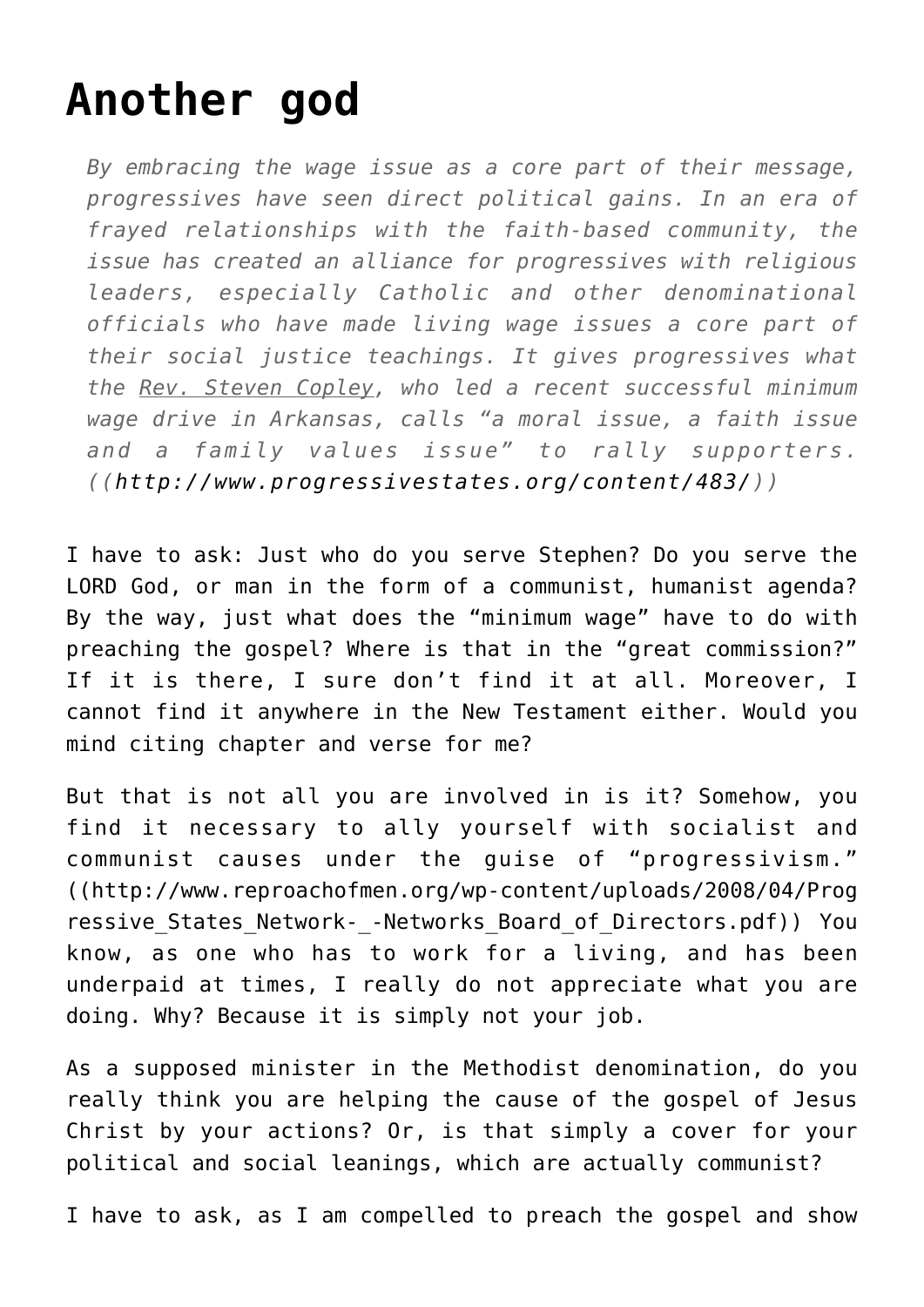forth Christ in every aspect of my life. What about you Stephen? Or, has Methodism drifted so far away from service to God that they tolerate, and even encourage one of their ordained ministers to engage in political and social activism?

Just what god do you serve Stephen?

You are of course aware that you will be held particularly accountable for wrapping yourself with the name of Christ, and using it as a front for wicked, humanistic purposes don't you? Are you also aware that you are to be obedient to the laws of the land, beginning with the Federal Constitution? Moreover, this includes immigration law as well? After all, it is written:

Submit yourselves to every ordinance of man for the Lord's sake: whether it be to the king, as supreme; Or unto governors, as unto them that are sent by him for the punishment of evildoers, and for the praise of them that do well. For so is the will of God, that with well doing ye may put to silence the ignorance of foolish men: As free, and not using your liberty for a cloke of maliciousness, but as the servants of God. *(I Peter 2:13-15)*

You know, I don't see the Apostle Peter or the Apostle Paul overthrowing the Roman system, or even advocating for changes in its laws anywhere in the New Testament. Moreover, it is utterly plain that the Lord Jesus Christ, who you claim to serve, did not do so either.

You know what Stephen, it appears to me that you actually need the gospel just as much as [Vladimir Putin](http://reproachofmen.org/blog/?p=77). Funny how that all your studies in seminary never seemed to get that point across to you. Perhaps it is because you didn't actually enter seminary to learn to be a preacher anyway, but found it a easy way to ride the gravy train. After all, what really is expected of a *"professional minister"* anyway?

A couple of last things Stephen; if you don't recognize the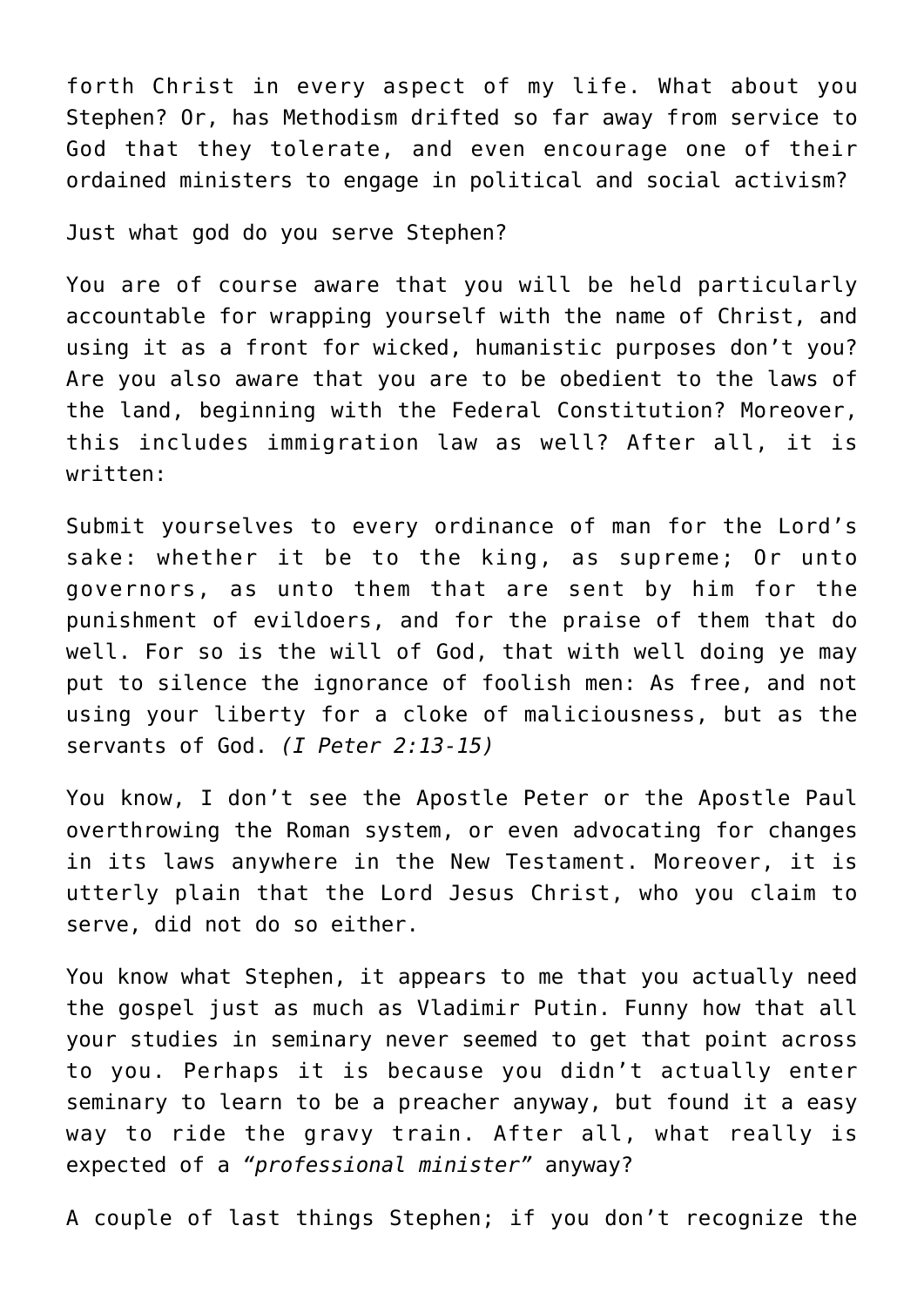passages, I won't be surprised.

Go ye therefore, and teach all nations, baptizing them in the name of the Father, and of the Son, and of the Holy Ghost: Teaching them to observe all things whatsoever I have commanded you: and, lo, I am with you alway, even unto the end of the world. Amen. *(Matthew 28:19-20)*

For Christ sent me not to baptize, but to preach the gospel: not with wisdom of words, lest the cross of Christ should be made of none effect. For the preaching of the cross is to them that perish foolishness; but unto us which are saved it is the power of God. *(I Corinthians 1:17-18)*

Oh, and as for your "title" of Reverend, I know that you will eat that one day:

He hath shewed his people the power of his works, that he may give them the heritage of the heathen. The works of his hands are verity and judgment; all his commandments are sure. They stand fast for ever and ever, and are done in truth and uprightness. He sent redemption unto his people: he hath commanded his covenant for ever: holy and reverend is his name. The fear of the LORD is the beginning of wisdom: a good understanding have all they that do his commandments: his praise endureth for ever. *(Psalm 111:6-10)*

Finally, you remind me very much of Jeremiah Wright, since you two seem to have the same agenda. You and he both remind me of what the Scripture has to say about those who pretend to serve God, all the while serving themselves:

But there were false prophets also among the people, even as there shall be false teachers among you, who privily shall bring in damnable heresies, even denying the Lord that bought them, and bring upon themselves swift destruction. And many shall follow their pernicious ways; by reason of whom the way of truth shall be evil spoken of. And through covetousness shall they with feigned words make merchandise of you: whose